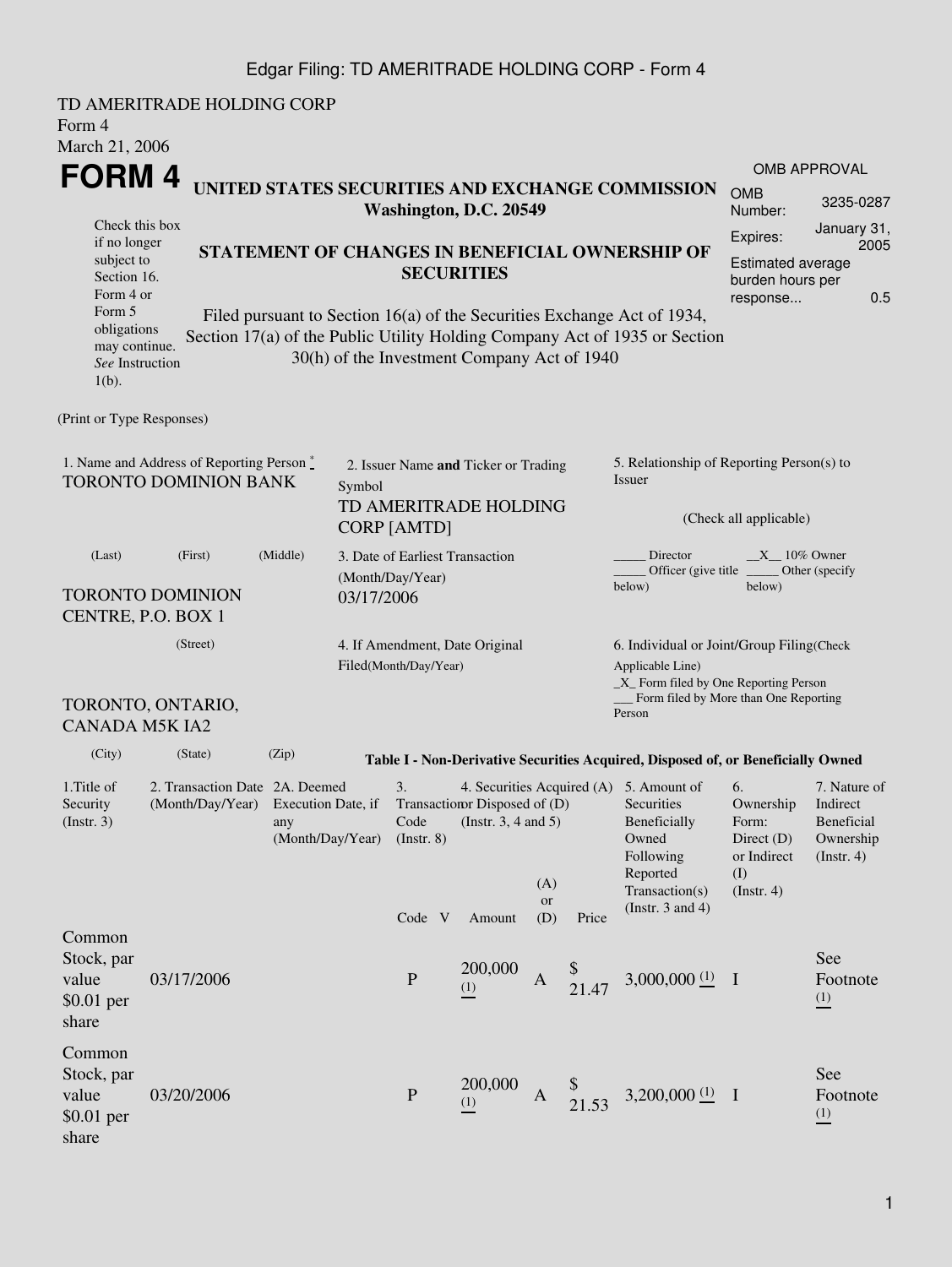#### Edgar Filing: TD AMERITRADE HOLDING CORP - Form 4

| Common     |             |              |                 |
|------------|-------------|--------------|-----------------|
| Stock, par |             |              | See             |
| value      | 196,300,000 | $\mathbf{I}$ | Footnote        |
| \$0.01 per |             |              | $\frac{(2)}{2}$ |
| share      |             |              |                 |
| Common     |             |              |                 |
| Stock, par |             |              | See             |
| value      | 100         | $\mathbf I$  | Footnote        |
| \$0.01 per |             |              | $\frac{(3)}{2}$ |
| share      |             |              |                 |
| Common     |             |              |                 |
| Stock, par |             |              |                 |
| value      | 100         | D            |                 |
| \$0.01 per |             |              |                 |
| share      |             |              |                 |
|            |             |              |                 |

Reminder: Report on a separate line for each class of securities beneficially owned directly or indirectly.

**Persons who respond to the collection of information contained in this form are not required to respond unless the form displays a currently valid OMB control number.** SEC 1474 (9-02)

**Table II - Derivative Securities Acquired, Disposed of, or Beneficially Owned (***e.g.***, puts, calls, warrants, options, convertible securities)**

| 1. Title of      | 2.          | 3. Transaction Date 3A. Deemed      |                  | 4.                | 5.              | 6. Date Exercisable and |            | 7. Title and |                       | 8. Price of      | 9. Nu     |
|------------------|-------------|-------------------------------------|------------------|-------------------|-----------------|-------------------------|------------|--------------|-----------------------|------------------|-----------|
| Derivative       | Conversion  | (Month/Day/Year) Execution Date, if |                  | TransactionNumber |                 | <b>Expiration Date</b>  |            | Amount of    |                       | Derivative       | Deriy     |
| Security         | or Exercise |                                     | any              | Code              | of              | (Month/Day/Year)        |            | Underlying   |                       | Security         | Secur     |
| $($ Instr. 3 $)$ | Price of    |                                     | (Month/Day/Year) | $($ Instr. $8)$   | Derivative      |                         |            | Securities   |                       | $($ Instr. 5 $)$ | Bene      |
|                  | Derivative  |                                     |                  |                   | Securities      |                         |            |              | (Instr. $3$ and $4$ ) |                  | Owne      |
|                  | Security    |                                     |                  |                   | Acquired        |                         |            |              |                       |                  | Follo     |
|                  |             |                                     |                  |                   | $(A)$ or        |                         |            |              |                       |                  | Repo      |
|                  |             |                                     |                  |                   | Disposed        |                         |            |              |                       |                  | Trans     |
|                  |             |                                     |                  |                   | of $(D)$        |                         |            |              |                       |                  | $($ Instr |
|                  |             |                                     |                  |                   | $($ Instr. 3,   |                         |            |              |                       |                  |           |
|                  |             |                                     |                  |                   | $4$ , and $5$ ) |                         |            |              |                       |                  |           |
|                  |             |                                     |                  |                   |                 |                         |            |              |                       |                  |           |
|                  |             |                                     |                  |                   |                 |                         |            |              | Amount                |                  |           |
|                  |             |                                     |                  |                   |                 | Date                    | Expiration |              | <b>or</b>             |                  |           |
|                  |             |                                     |                  |                   |                 | Exercisable             | Date       | Title        | Number                |                  |           |
|                  |             |                                     |                  |                   |                 |                         |            |              | of                    |                  |           |
|                  |             |                                     |                  | V<br>Code         | $(A)$ $(D)$     |                         |            |              | <b>Shares</b>         |                  |           |
|                  |             |                                     |                  |                   |                 |                         |            |              |                       |                  |           |
|                  |             |                                     |                  |                   |                 |                         |            |              |                       |                  |           |
|                  |             | <b>Reporting Owners</b>             |                  |                   |                 |                         |            |              |                       |                  |           |

#### **Reporting Owner Name / Address Relationships** Director 10% Owner Officer Other TORONTO DOMINION BANK TORONTO DOMINION CENTRE P.O. BOX 1 TORONTO, ONTARIO, CANADA M5K IA2 X